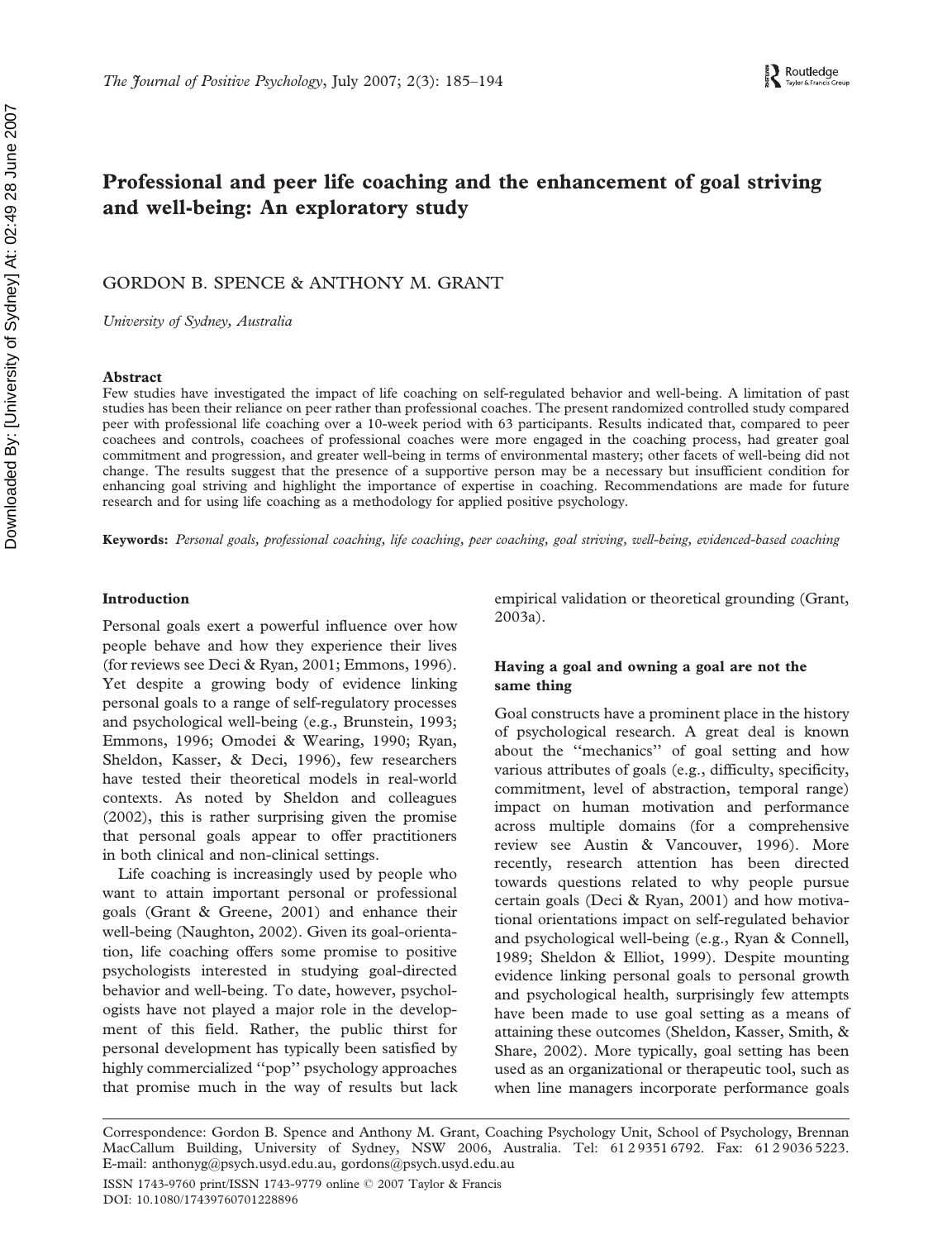into employee reviews (Locke, 1996), or when cognitive-behavioral therapists use goal setting to establish an exercise program with a depressed client (Kirk, 1989).

While goal setting can be effective when used in these ways, evidence suggests that personal goals are also important because they vary in the degree to which they lead a person towards adaptive functioning and psychological health. For example, Sheldon and Elliot (1998) found that subjects' reasons for pursuing particular strivings predicted goal-directed effort, goal attainment, and subjective well-being. More specifically, they found that self-regulation and well-being were greatest for those individuals who pursed their goals more for the inherent interest and enjoyment they afforded (i.e., autonomous reasons), rather than for external rewards or because of internal compulsions (i.e., controlled reasons). Thus, they concluded that ''not all personal goals are personal'' because goals are not always freely chosen and do not always accurately represent important aspects of the self (i.e., personal values and interests).

Such findings have lead Sheldon et al. (2002) to suggest that it may be useful for practitioners to place personal goals at the center of their interventions, citing other studies that have strongly suggested that it is not merely *having* a goal that assists individuals to do well and feel good (Lee, Sheldon, & Turban, 2003; Sheldon & Elliot, 1999), rather that one must feel ownership of the goal, strongly identify with it, and adopt it with a full sense of choice (Ryan et al., 1996).

### Life coaching: Accelerated personal growth?

Life coaching is one intervention that focuses explicitly on the personal goals and aspirations of individuals. Definitions of life coaching vary (Whitworth, Kimsey-House, & Sandahl, 1998; Williams & Thomas, 2004). Life coaching can be understood as a ''collaborative solution-focused, results-oriented process in which the coach facilitates the enhancement of life experience and goal attainment in the personal and/or professional life of normal, non-clinical clients'' (Grant, 2003a, p. 253). Some key points of this definition require elaboration.

First, coaching describes a collaborative relationship formed between a coach and a client (the "coachee") for the purpose of attaining personal development outcomes that are valued by the coachee. The articulation and clarification of personal goals is, therefore, central to the coaching process and these goals are generally set to stretch an individual's current capacities (Grant & Greene, 2001). Second, coaching is dialogue based but action oriented. That is, it involves both ''talking and doing''. Coaches seek to accelerate goal attainment by helping individuals develop *and* implement solutions to the ongoing challenges faced during goal striving. Most importantly, emphasis is placed upon the role of the coach as the facilitator (rather than the provider) of these solutions, with solution-focused techniques widely used as a means of assisting clients tap into their personal strengths and resources (Berg & Szabo, 2005).

Finally, although clinical psychology has helped to shape the development of various coaching practice models (e.g., Berg & Szabo, 2005; Grant, 2003b), coaching is less concerned with unraveling problems and exploring past emotional pain than it is with building solutions and promoting optimal functioning. As such, it has a non-clinical orientation and works best with clients who are capable of engaging in (what are often) robust examinations of personal and professional functioning (Cavanagh, 2005). This orientation is reflected in the catch-cry of the life coaching industry: Coaching is not therapy and does not deal with clinical issues (Cavanagh & Grant, 2004). However, the boundaries between life coaching, with non-clinical populations, and therapeutic interventions, which attempt to deal with mental health issues, are not unambiguous. There is concern that some people presenting for life coaching may have mental health problems and may be looking to life coaching as a means of alleviating depression or anxiety (Green, Oades, & Grant, 2006). Thus it is important that life-coaching clients are screened for mental health problems and, if necessary, referred to appropriate specialized help.

# Life coaching: Applied positive psychology

To date, few attempts have been made to elevate life coaching above its common perception of ''new age self-indulgence, or as simple goal setting around the mundane ... aspects of private life'' (Cavanagh & Grant, 2004, p. 8). As such, conceptual links between life coaching and psychological theory have yet to be developed and, for many, this disconnection seriously undermines the credibility of the life coaching industry. Simply put, lifecoaching practice has run well ahead of related theory and research. Anecdotal reports suggest that this, along with the high degree of commercialization and hyperbole that surrounds the industry (Grant, 2003a), has created considerable ambivalence towards the life coaching industry.

This ambivalence is unfortunate, however, as evidenced-based life coaching seems uniquely placed to make significant contributions to the positive psychology agenda (see Seligman & Csikszentmihalyi, 2000). That is, life coaching seeks to optimize personal functioning across multiple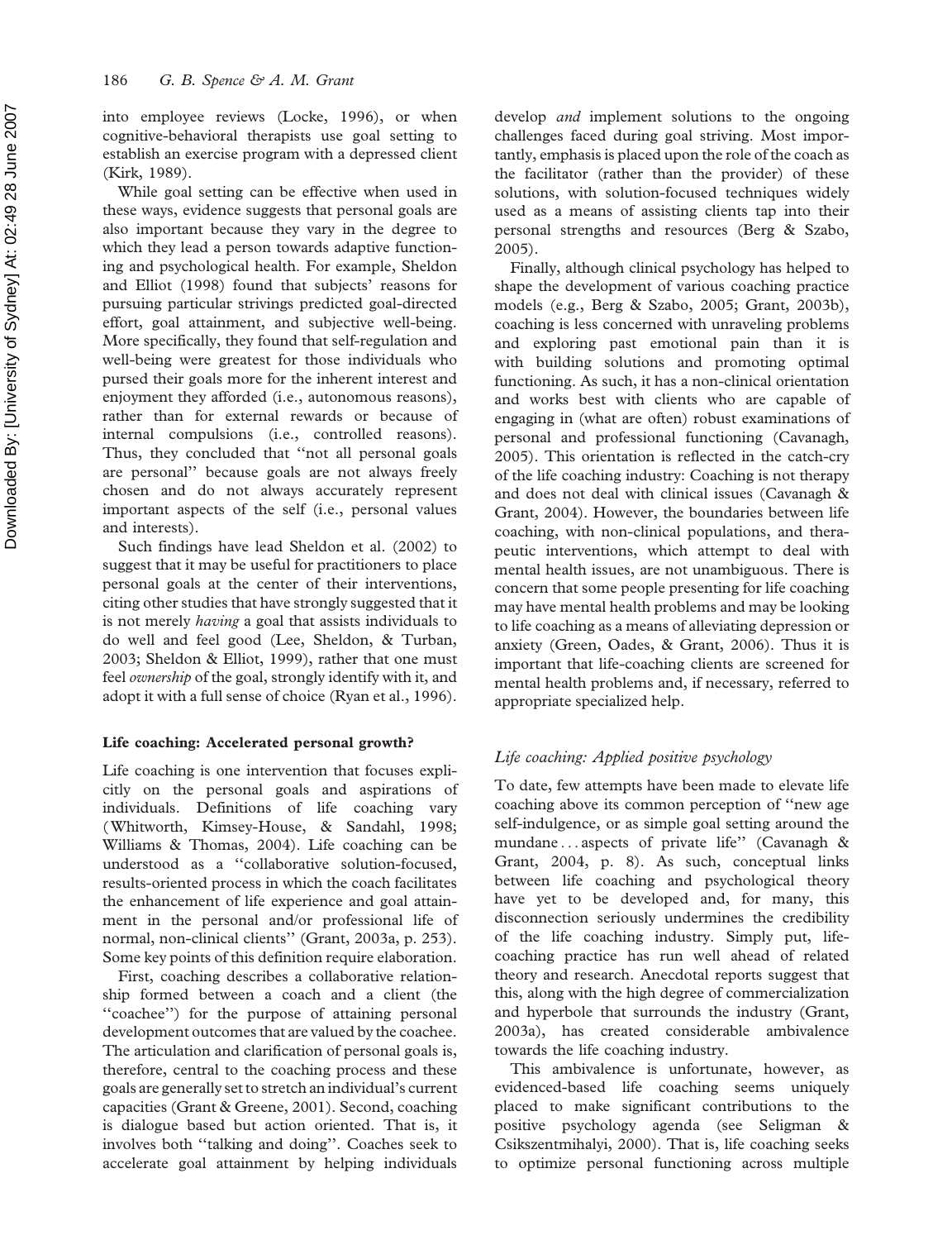domains of life via a personalized, professional relationship focused on the personal goals of individuals. As such, coaches have a unique platform from which to deliver user-friendly psychology in the service of becoming, say, a better parent, a more effective leader, or a more successful artist. In guiding these important pursuits, life coaches help others get the most out of themselves and their lives, by drawing out and building upon individual strengths and virtues. Viewed in this light, life coaching can rightly claim to represent ''positive psychology in action''. However, as suggested earlier, questions related to the efficacy and beneficial effects of life coaching have yet to receive much attention and only a few studies have yet been reported in the literature.

#### Early life coaching research

While it has been widely claimed that life coaching leads to greater personal goal attainment and enhanced well-being (e.g., Fortgang, 1998), little empirical evidence exists to support such claims (Grant, 2003a; Green et al., 2006). Nonetheless, an extensive body of research clearly indicates that wellbeing is positively impacted when individuals attain goals that accurately reflect their core values and developing interests (Deci & Ryan, 2001). Building upon such research, Grant (2003a) conducted the first formal study of life coaching with 20 postgraduate students who participated in a group lifecoaching program over a 10-week period. After attending a 1-day workshop and setting themselves three personal goals, participants attended a series of peer-group coaching sessions facilitated by a coach who provided support, encouragement, and basic training in a variety of cognitive-behavioral, solutionfocused coaching (CB-SFC) techniques (such as cognitive restructuring and self-monitoring). Results indicated that participation in the program was associated with significantly higher levels of goal attainment, along with improvements in metacognitive processing (self-reflection and insight) and mental health (lower depression, stress, and anxiety). One notable finding from this study was that life coaching appeared to induce a movement away from ruminative patterns of self-reflection that might impede goal progression and toward reflective processes more supportive of goal attainment.

In a follow-up study, Green et al. (2006) tested the same CB-SFC program, with the addition of a community sample  $(n = 56)$ , a wait-list control group, and a 12-month longitudinal design. After setting one specific personal goal at an initial 1-day workshop, participants attended 8 weekly coaching sessions and worked in peer coaching dyads, guided by a trained instructor and a variety of coaching aides. Results indicated that coachees reported significantly

higher goal attainment, positive affect, hope, and psychological well-being (including autonomy and environmental mastery) and significantly lower negative affect.

### Peer coaching

Peer coaching has also been studied for its utility in more specific domains, with somewhat mixed results. For example, fortnightly peer coaching has been found to be a useful framework for supporting the learning and development of managers (Ladyshewsky & Varey, 2005). Using qualitative methods, peer coaching was found to not only strengthen knowledge frameworks and broaden individual perspectives, the experience of coaching and being coached also seemed to enhance self-reflection and help managers identify areas in need of skills development (e.g., listening skills).

In contrast, Sue-Chan and Latham (2004) reported that the effectiveness of managerial coaching appears to depend heavily on the expertise of the coach. Over two studies it was found that peer coaches were perceived to possess less expertise and be less credible than an external coach, with coaching satisfaction and performance outcomes lower for the peer coachees. This finding suggests there may be some key characteristics of coaches (such as training or familiarity) that are highly influential in determining the success of life coaching. The purpose of this study is to further examine this issue.

#### The current study

Life coaching is not typically conducted by peer-group coaches. Rather, it is usually conducted by a professionally trained coach who meets (one-on-one) with a client to engage in regular goal-focused conversations (at weekly or fortnightly intervals). As such, the present study was interested to investigate life coaching using a design and methods that would (as accurately as possible) reflect the realities of ''real world'' coaching practice. More specifically, we were interested to determine whether professional life coaching is more effective than peer-group coaching for enhancing goal striving and well-being. Given this unique feature of the research, the study was exploratory in nature and interested in examining two basic questions:

- (1) Is professional coaching more effective than peer coaching for enhancing goal striving (as measured by goal progression and goal commitment)?
- (2) Does life coaching enhance the subjective and psychological well-being of individuals?

Answers to such questions are of importance to both researchers and practitioners. Not only would they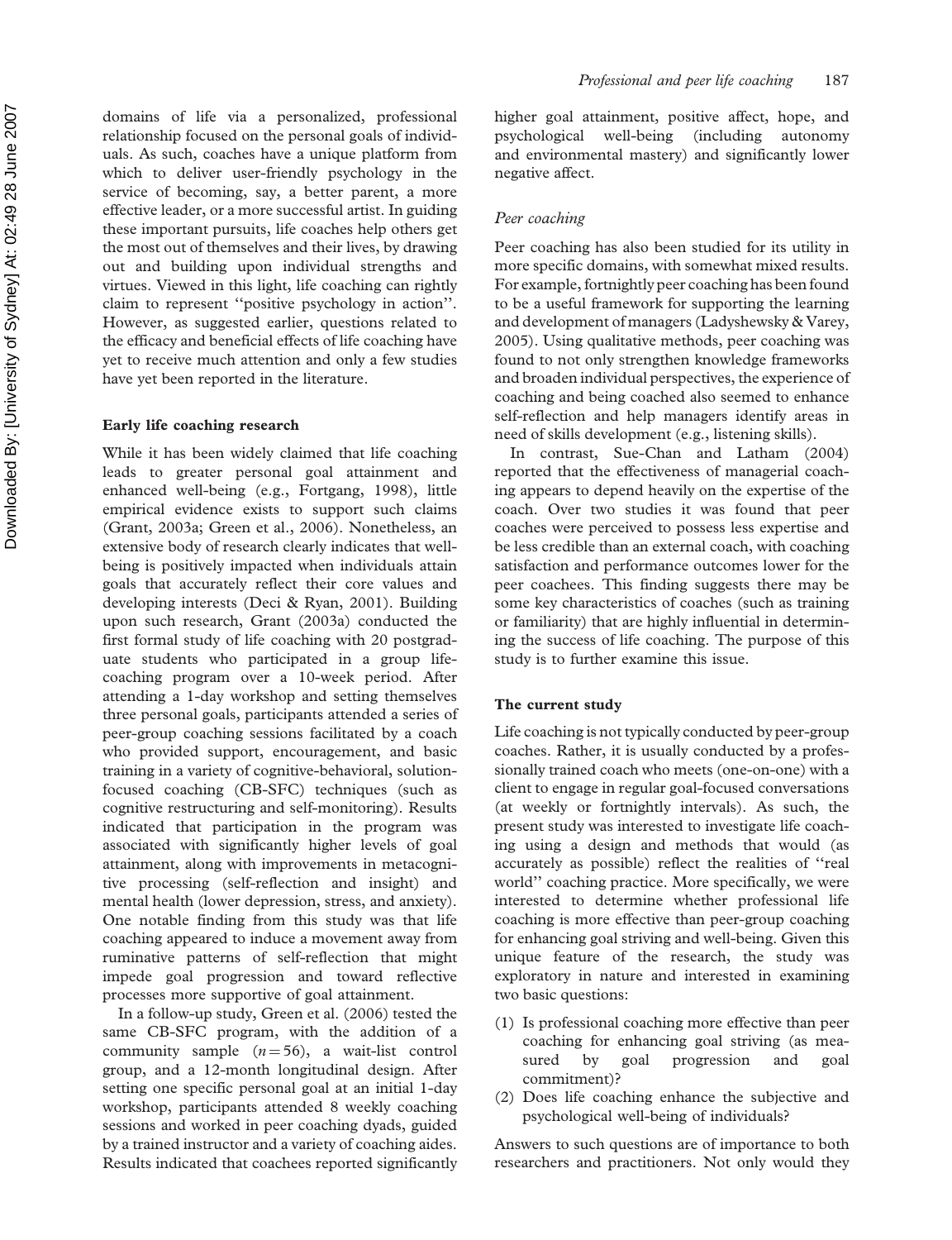speak to general questions related to the efficacy of life coaching per se, they would also be helpful for deciding between alternative coaching formulations. For example, although peer coaching might be a cost effective alternative to one-on-one professional coaching (and therefore more desirable), it may not be as beneficial. If so, an important cost–impact trade-off may need to be considered when designing and implementing coaching programs.

### Method

#### Participants

After responding to local media advertisements and registering their interest in the life-coaching program, 84 respondents completed a packet of pre-program questionnaires. To reduce the likelihood that clinical issues might arise during coaching, mental health screening was conducted using the Brief Symptoms Inventory (BSI; Derogatis, 1993). The criterion for exclusion was set at 2 standard deviations above the mean on the Global Severity Index, or on any two subscales (i.e., a score of  $>70$ ). At this level, 21 people (25%) were deemed to be ineligible and offered a clinical referral. Characteristics of the final sample ( $n = 63$ ) are shown in Table I.

## Procedure

Upon completion of the pre-program screening, participants were invited to attend an information night, at which the first author outlined the program and answered any questions. Once informed consent had been provided, participants were directed to a computer and asked to complete a set of precoaching (Time 1) questionnaires that had been posted on a departmental Internet site. Due to a lack of familiarity with computers, two participants requested pencil and paper copies of the questionnaires. Immediately following the information night, participants where randomly assigned to either the professional coaching, peer coaching, or control conditions. Notification of group allocation was provided by e-mail or telephone, along with a timetable of coaching session dates, times, and venues for all participants in the two coaching conditions. At the end of the coaching period

Table I. Characteristics of the final sample.

|             | Professional<br>$(n=21)$ | Peer<br>$(n=22)$ | Control<br>$(n=20)$ | Totals<br>$(N=63)$ |
|-------------|--------------------------|------------------|---------------------|--------------------|
| Female/male | 15/6                     | 17/5             | 15/5                | 47/16              |
| Age         | 37.9                     | 35.81            | 42.2                | 38.59              |
| <b>SD</b>   | 10.31                    | 9.85             | 10.64               | 10.44              |

(Time 2), participants were asked to complete another set of questionnaires (repeated Time 1 measures) via the same departmental Internet site. This allowed participants to complete the questions remotely, via their personal computers, with only one participant requesting a pencil and paper copy.

# Cognitive-behavioral, solution-focused coaching

The programs reported here are underpinned by a cognitive-behavioral, solution-focused coaching framework (CB-SFC; Grant, 2003b). According to this approach, goal attainment is best facilitated by understanding the reciprocal relationships that exist between thoughts, feelings, behavior, and the environment, and structuring these in ways that best support goal attainment. The inclusion of solutionfocused techniques into this cognitive-behavioral framework helps orientate coaching towards personal strengths and solution construction, rather than problem analysis (Grant, 2003b).

Manualized CB-SF life coaching programs have been developed by Grant and Greene (2001) and are available from the authors of this paper upon request. The approach assists individuals to enhance goal striving by: (1) developing a future vision, (2) identifying desired outcomes, (3) establishing specific personal goals, (4) enhancing motivation by identifying strengths and building self-efficacy, (5) identifying resources and formulating action plans, (6) regularly monitoring and evaluating progress, and (7) the modification of action plans (based on the evaluation of progress). As shown in Figure 1, the monitor-evaluate-modification steps of this process constitute a ''cycle'' of self-regulated behaviors known to be important for successful behavior change and which form the basis of the coaching process (Grant, 2003a).

After goal setting, the role of the professional and peer coaches was to help coachees move through this self-regulatory cycle, by monitoring and evaluating their goal progression each week, and developing action plans for each coming week. To provide each life coaching session with an underlying structure and process, the Goal-Reality-Options-Wrap-up model (GROW; Landsberg, 1997) was used to provide structure for the coaching conversations for both the professional and peer coaching programs. Using the GROW model, the coaching sessions began with setting a goal (for the session), then moved on to explore current realities, before developing a range of options for action, and concluded with a wrap-up of steps and actions to be undertaken by the coachee. An outline of the GROW model is presented in Table II.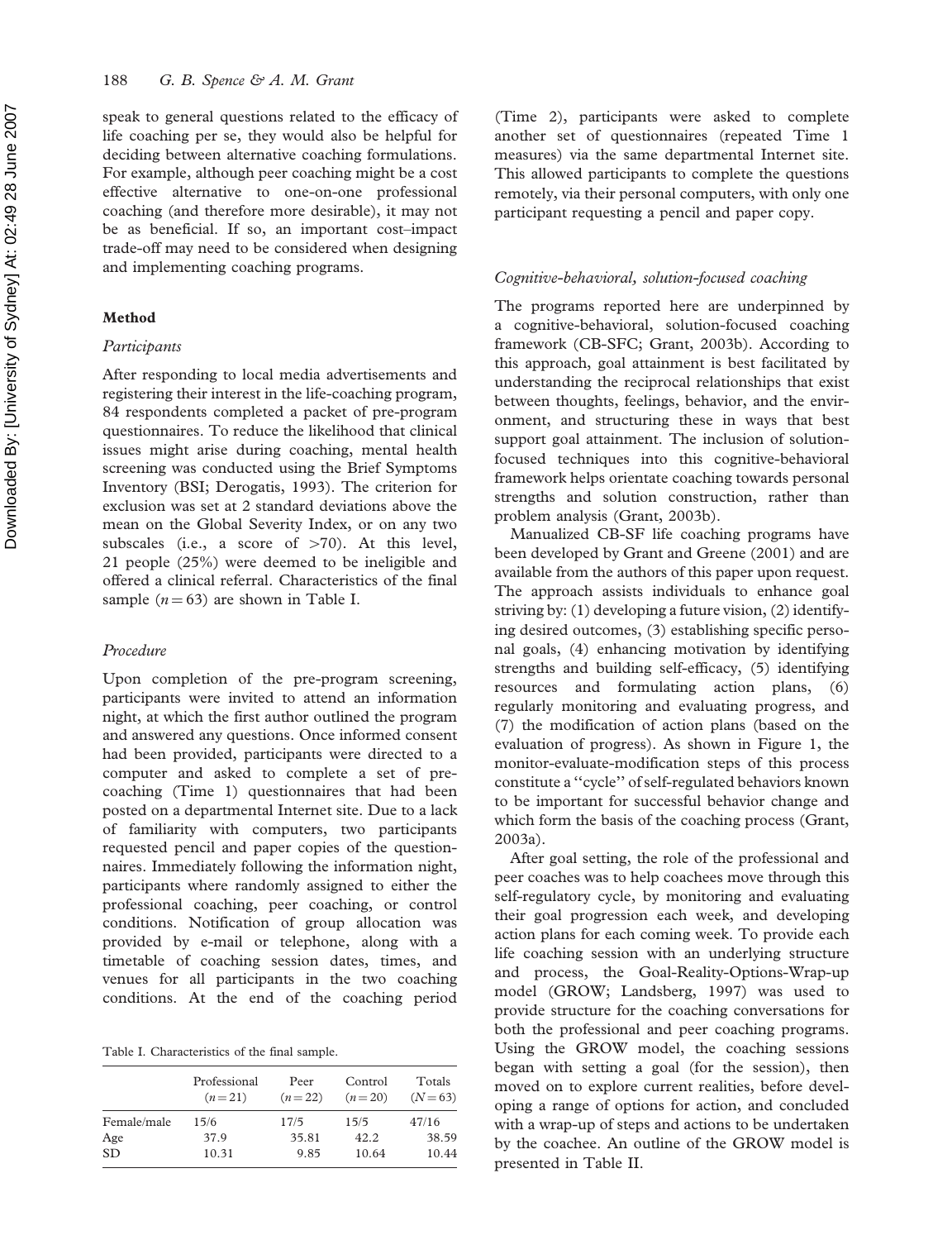Professional coaching. Participants in the professional conditions received 10 consecutive weeks of life coaching (45 minutes per session) with a professional coach trained in CB-SFC principles. All coaches were tertiary qualified in the psychology of coaching (at Masters level) and, to ensure fidelity to the CB-SFC approach, attended fortnightly supervision meetings facilitated by an experienced coach familiar with the approach but not otherwise involved in the study. In addition, coaches were also provided with a GROW session notebook that included a selection of recommended questions and core coaching models (e.g., cycle of self-regulation) that could be used as learning aides during the coaching process.



Figure 1. Generic model of self-regulation.



Peer coaching. Participants commenced this program by attending a 1-day workshop based on the manualized CB-SF coaching program used by Grant (2003a) and Green et al. (2006). This workshop was designed to help participants clarify their coaching goals and establish action plans for the attainment of those goals (in line with the coaching process described above). Upon completion of the workshop, participants attended a series of 10 weekly group-based peer coaching sessions (75 minutes duration) consisting of open discussions about issues related to successful goal striving (facilitated by the first author) and  $2 \times 25$  minute peer co-coaching sessions. Conducted in dyads, these peer sessions allowed each participant the opportunity to engage in a regular goal-focused conversation with a peer. To assist, all participants were provided with GROW note taking sheets, which included an array of suggested coaching questions.

Wait-list control group. Participants in this condition were informed their program would not commence for 3 months and that no action was required during this period.

### Measures

Goal striving. Participants were asked to generate three personal strivings, defined as ''an objective that you are typically trying to accomplish or attain'' (Emmons, 1986, p. 1060). Goal progression and goal commitment were rated for each striving using a 5-point scale  $(1 = not at all, 5 = extremely)$  in response to the following questions: ''In the last 3 months, how successful have you been in attaining this goal?'' and ''How committed do you feel towards this striving?'' At Time 2 these items were reworded to ''In the past 10 weeks...'', in order to reflect the period of the coaching programs.

| Acronym | Description                                                                                      | Example questions                            |  |  |
|---------|--------------------------------------------------------------------------------------------------|----------------------------------------------|--|--|
| Goal    | Coachee is asked to clarify what they want to achieve from each                                  | What do you want to achieve this session?    |  |  |
|         | session. Determines the focus of coaching.                                                       | How would you like to feel afterwards?       |  |  |
|         |                                                                                                  | What would be the best use of this time?     |  |  |
| Reality | Raise awareness of present realities. Examine how current situation                              | How have things gone in the past week?       |  |  |
|         | is impacting coachee's goals.                                                                    | How have you handled any problems?           |  |  |
|         |                                                                                                  | What worked? What didn't work?               |  |  |
| Options | Identify and assess available options. Encourage solution-focused<br>thinking and brainstorming. | What possible options do you have?           |  |  |
|         |                                                                                                  | What has worked for you in the past?         |  |  |
|         |                                                                                                  | What haven't you tried yet that might work?  |  |  |
| Wrap-up | Assist the coachee to determine next steps. Develop an action plan<br>and build motivation.      | What is the most important thing to do next? |  |  |
|         |                                                                                                  | What might get in the way?                   |  |  |
|         |                                                                                                  | Who might be able to support you?            |  |  |
|         |                                                                                                  | How will you feel when this is done?         |  |  |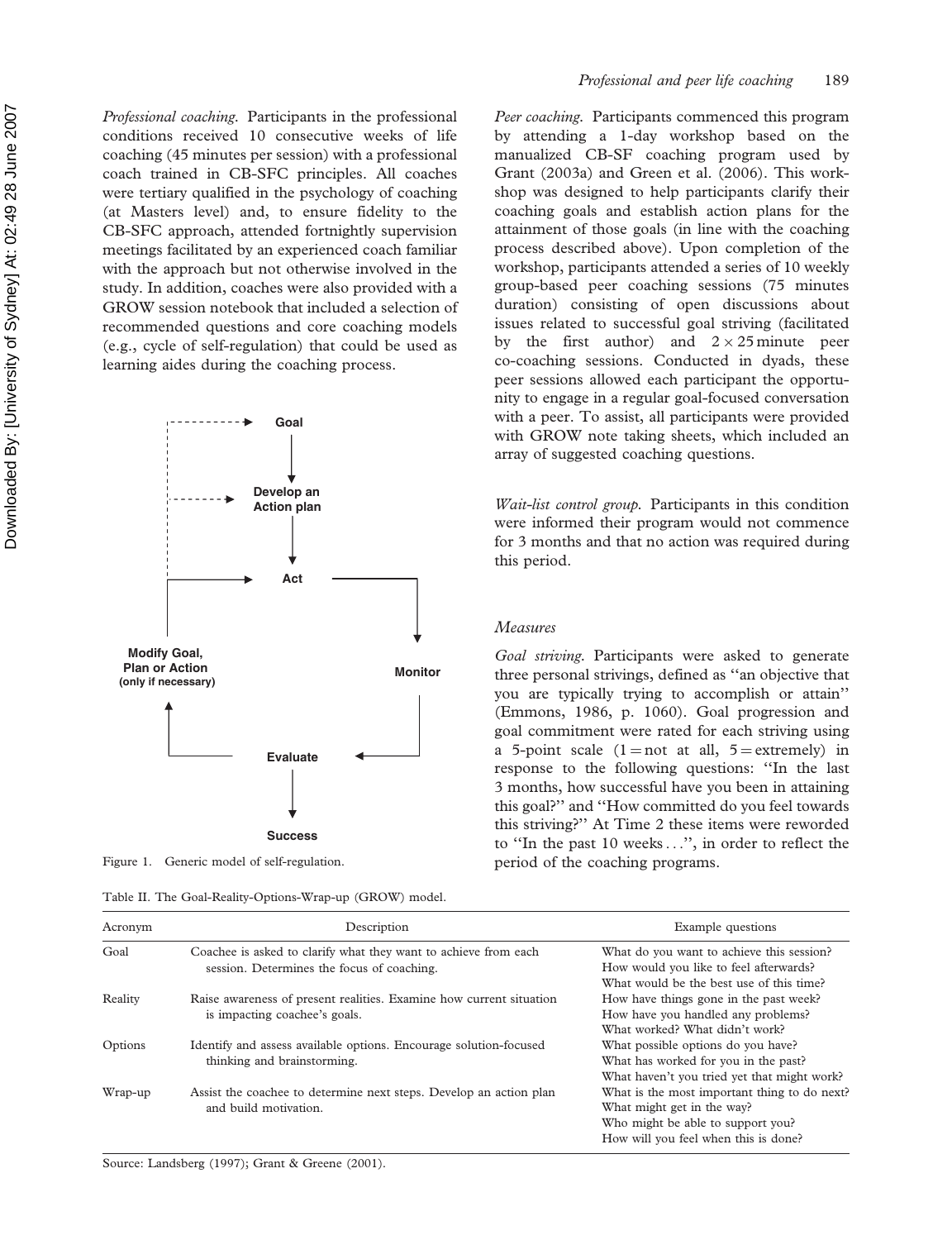Subjective well-being. As subjective well-being (SWB) is widely agreed to contain an affective and cognitive component (Diener, Suh, Lucas, & Smith, 1999), two measures were included to assess SWB. First, short-term affective states were measured using scales containing both positive adjectives (happy, joyful, enjoyment/fun, pleased, enthusiastic) and negative adjectives (angry, depressed/blue, anxious, frustrated, unhappy) with participants rating their experience from  $1 = Not$  at all to  $6 = Extremely$  so (Bradburn, 1969). Sample alphas were 0.87 (Positive Affect) and 0.85 (Negative Affect).

Second, the cognitive component of SWB was assessed with the 5-item Satisfaction with Life Scale (SWLS; Diener, Emmons, Larsen, & Griffin, 1985). Items include: ''The conditions of my life are excellent'' and ''So far I have gotten the important things I want in life'', with participants rating their agreement on a 1 (strongly disagree) to 7 (strongly agree) scale. One of the most widely used measures of well-being, the SWLS has good psychometric properties (Diener et al., 1999). The sample alpha was 0.80.

Psychological well-being. A eudaimonic measure of well-being was obtained by having participants

complete the 54-item Scales of Psychological Well-Being (SPWB; Ryff, 1989). Scored on a 6-point scale  $(1 =$ strongly disagree, 6 = strongly agree), the SPWB measures well-being on six subscales: Autonomy, environmental mastery, purpose in life, personal growth, self-acceptance, and positive relations with others. Internal consistency (alpha) coefficients for the six scales range from 0.82 to 0.90 (Schmutte & Ryff, 1997). In this sample, subscale alphas ranged from 0.72 to 0.89.

# Results

### Coaching attendance

To obtain an objective measure of program engagement, coaching attendance was recorded for both coaching conditions. Mean attendance for the professional coachees was 9.45 sessions and for peer coachees 7.3 sessions (from a maximum of 10 sessions). An independent samples *t*-test found these means to be significantly different,  $t(38) = -5.75$ ,  $p<0.001$ . Table III presents the means and standard deviations for all dependent variables. It should be noted that 4 participants (1 professional, 2 peer, 1 control) withdrew within the first half of the coaching

Table III. Means and standard deviations for goal striving and well-being variables.

| Measure       |                          | Pre-coaching             |                  |                     | Post-coaching            |                  |                     |
|---------------|--------------------------|--------------------------|------------------|---------------------|--------------------------|------------------|---------------------|
|               |                          | Professional<br>$(n=20)$ | Peer<br>$(n=20)$ | Control<br>$(n=17)$ | Professional<br>$(n=20)$ | Peer<br>$(n=20)$ | Control<br>$(n=17)$ |
| Goal striving |                          |                          |                  |                     |                          |                  |                     |
| GP            | M                        | 2.3                      | 2.3              | 2.2                 | $3.2_a$                  | 2.7              | $2.3_a$             |
|               | <b>SD</b>                | 0.9                      | 1.2              | 0.6                 | 1.0                      | 1.0              | 0.8                 |
| GC            | $\boldsymbol{M}$         | 4.1                      | 4.3              | 4.3                 | 4.2 <sub>ab</sub>        | $3.2_a$          | 3.7 <sub>b</sub>    |
|               | <b>SD</b>                | 0.8                      | 0.5              | 0.5                 | 0.9                      | 1.2              | 0.7                 |
|               | Subjective well-being    |                          |                  |                     |                          |                  |                     |
| <b>SWL</b>    | $\boldsymbol{M}$         | 23.7                     | 24.3             | 20.6                | 25.9                     | 25.8             | 20.9                |
|               | <b>SD</b>                | 5.3                      | 5.7              | 6.3                 | 5.4                      | 5.2              | 6.8                 |
| $\rm PA$      | M                        | 23.9                     | 25.0             | 22.7                | 24.1                     | 24.6             | 22.8                |
|               | <b>SD</b>                | 4.2                      | 3.2              | 4.1                 | 4.1                      | 3.2              | 3.9                 |
| NA            | M                        | 20.2                     | 21.4             | 18.3                | 20.6                     | 22.5             | 19.9                |
|               | <b>SD</b>                | 4.6                      | 4.5              | 5.5                 | 5.3                      | 4.5              | 5.2                 |
|               | Psychological well-being |                          |                  |                     |                          |                  |                     |
| AU            | $\boldsymbol{M}$         | 41.1                     | 40.0             | 36.1                | 41.9                     | 40.1             | 36.8                |
|               | <b>SD</b>                | 6.0                      | 7.2              | 5.4                 | 5.9                      | 5.5              | 5.7                 |
| EM            | M                        | 36.9                     | 39.5             | 37.3                | 1.3 <sub>ab</sub>        | $39.9_a$         | 38.1 <sub>b</sub>   |
|               | <b>SD</b>                | 7.1                      | 6.7              | 7.0                 | 7.1                      | 6.2              | 6.7                 |
| PR            | M                        | 44.1                     | 43.8             | 43.1                | 43.9                     | 44.4             | 42.8                |
|               | <b>SD</b>                | 7.3                      | 5.0              | 8.3                 | 7.6                      | 4.4              | 8.2                 |
| PL            | M                        | 43.7                     | 43.3             | 39.8                | 44.4                     | 44.9             | 40.4                |
|               | <b>SD</b>                | 5.8                      | 6.1              | 5.7                 | 5.7                      | 4.7              | 4.8                 |
| PG            | $\boldsymbol{M}$         | 47.3                     | 47.3             | 46.4                | 48.2                     | 47.6             | 44.9                |
|               | <b>SD</b>                | 3.4                      | 4.1              | 5.2                 | 4.4                      | 4.2              | 4.3                 |
| SA            | $\boldsymbol{M}$         | 41.1                     | 40.0             | 36.9                | 41.6                     | 41.6             | 37.7                |
|               | <b>SD</b>                | 7.1                      | 5.8              | 6.3                 | 6.8                      | 4.7              | 6.5                 |

 $AU =$  autonomy,  $EM =$  environmental mastery,  $GC =$  goal commitment,  $GP =$  goal progression,  $NA =$  negative affect,  $PA =$  positive affect,  $PG =$  personal growth,  $PL =$  purpose in life,  $PR =$  positive relations with others,  $SA =$  self-acceptance, SWL = satisfaction with life. Note: Post-coaching means with the same subscripts (a, b) denote statistically significant group x time interactions revealed in planned comparisons ( $p<0.05$ ).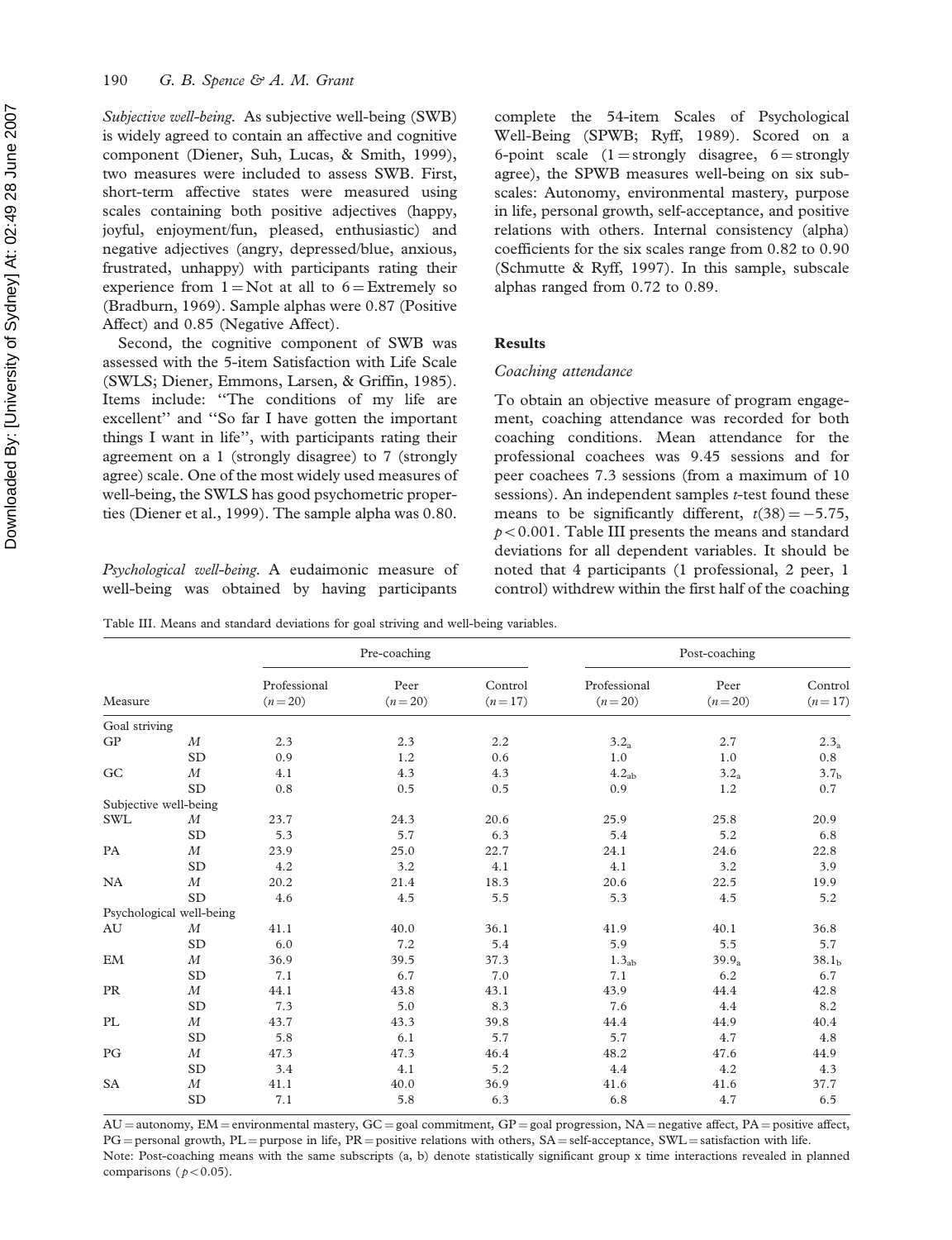period and 2 control participants were non-contactable at Time 2. As such, statistical analysis was conducted on data from 57 participants.

Data was analysed using a  $3 \times 2$  mixed design analysis of variance (MANOVA) consisting of one between-subjects factor (group) and one withinsubjects factor (time). Also, in order to explore differential change by condition, a priori comparisons were conducted on (1) professional versus peer, (2) professional versus control, and (3) peer versus control, with an additional contrast comparing (4) coaching (i.e., professional and peer) versus control. A significance level of 0.05 was set for all tests.

Analysis of goal progression data revealed a significant main effect of time,  $F(1, 54) = 6.73$ ,  $p<0.01$ , but not group or the group  $\times$  time (prepost) interaction, although this did approach significance,  $p = 0.07$ . The more specific contrast analyses did, however, reveal a significant group  $\times$ time ( pre-post) interaction for professional versus control,  $F(1, 54) = 5.41$ ,  $p < 0.05$ , indicating that the professional group made substantial progress towards their goals during the coaching period relative to the control group (as shown in Figure 2). No such effect was observed for the peer-coaching group.

When this analysis was repeated for goal commitment, a significant group  $\times$  time interaction was found,  $F(2, 54) = 7.03$ ,  $p < 0.01$ , along with a main effect for time,  $F(1, 54) = 15.21$ ,  $p < 0.001$ , but not group. Contrast analyses revealed a significant  $\text{group} \times \text{time}$  (pre-post) interactions were found for both professional versus peer,  $F(1, 54) = 13.93$ ,  $p<0.001$ , and professional versus control,  $F(1, 54) = 4.45$ ,  $p < 0.05$ . This indicates that professional coaching was more effective in helping coachees maintain their level of goal commitment over time, relative to peer and control participants whose commitment decreased across the coaching period.

Finally, in order to control for the influence of coaching session attendance on goal striving, these analyses were repeated using the number of sessions attended as a covariate. After controlling for this

difference, the goal commitment interaction effect disappeared (at the 0.05 level) and was only marginally significant,  $p = 0.06$ . This indicates that the goal commitment of peer coachees was positively impacted by regular attendance at coaching sessions. However, the analysis of covariance did not show any change from the initial findings for goal progression.

### Well-being

Coaching appeared to have minimal impact on the mental health of participants. Although both coaching groups reported post-coaching increases for most of the well-being variables, the only variable to show differential change by condition was environmental mastery. That is, significant group  $\times$  time (pre-post) interactions were found for professional versus peer,  $F(1, 52) = 7.04$ ,  $p < 0.01$ , and professional versus control,  $F(1, 52) = 4.89$ ,  $p < 0.05$ . The peer versus control interaction was not significant.

### Discussion

This pilot study set out to investigate two general questions:

(1) Is professional life coaching more effective than peer life coaching in enhancing the goal progression and goal commitment of coachees? The results of this study suggest that professional coaching was indeed superior to peer coaching. Not only did the professionally coached participants attend significantly more coaching sessions than peer coached participants (suggesting a greater level of engagement), this group also reported significantly greater post-coaching goal progression (compared to the control group) and greater goal commitment than both the peer and control conditions. In contrast, peer coachees did not significantly differ from the control group on post-coaching goal progression. In addition, their level of goal commitment significantly decreased.

These results imply that merely engaging in regular goal-focused conversations with a peer is insufficient for successful goal striving. Somewhat



Figure 2. Pre-post coaching means for goal striving variables.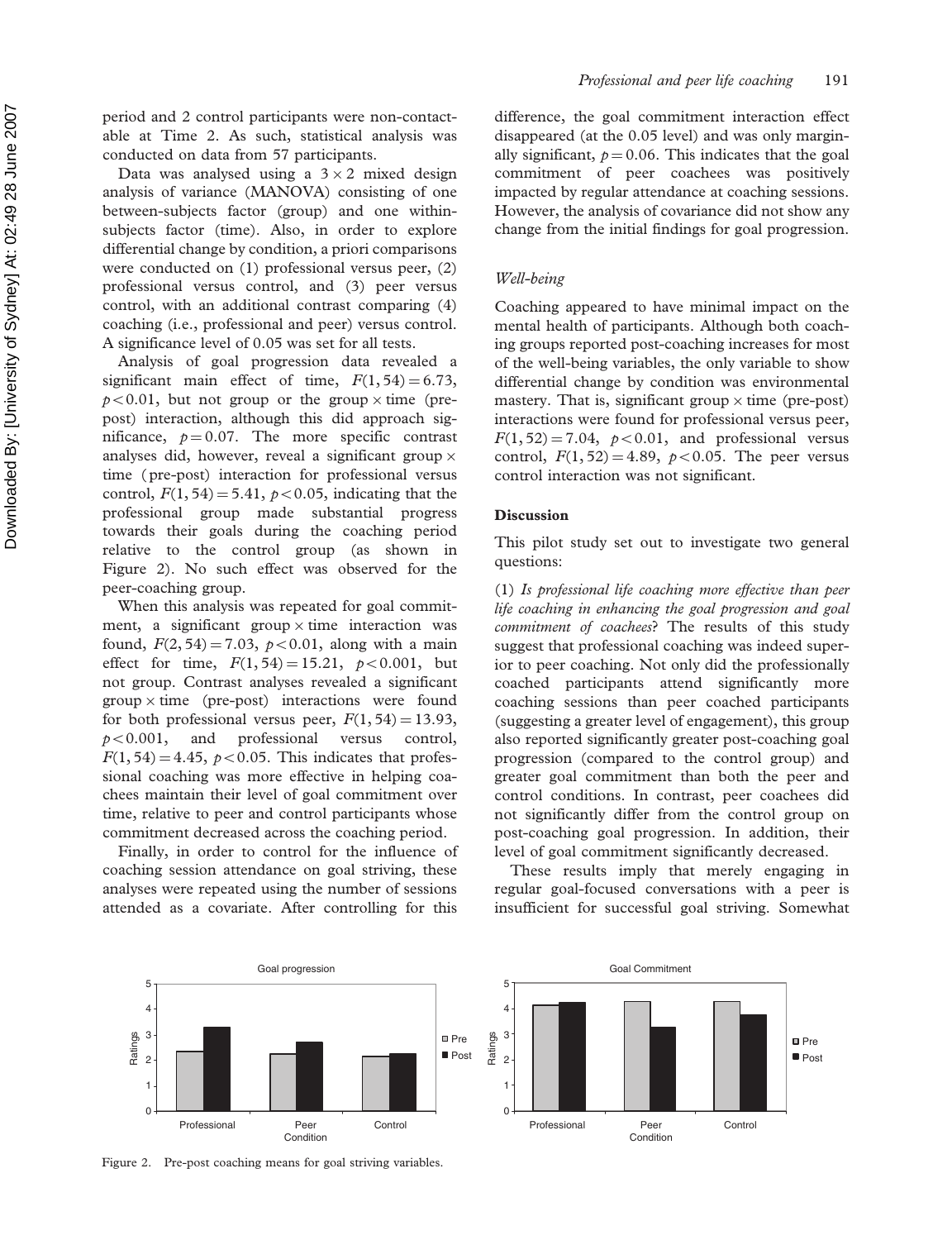reflective of earlier findings highlighting the importance of perceived expertise to coach credibility (Sue-Chan & Latham, 2004), our data suggests the coaching process is greatly enhanced when it is directed by a professional who is trained in the principles of behavior change and possessing the skills required to build an effective coaching relationship. In contrast, peer coaching relationships may not be adequate for successfully handling the many obstacles and challenges that are encountered by individuals when striving towards a goal (e.g., ambivalence, negative self-talk, perceived lack of resources). If so, peer coachees may find it more difficult to maintain their motivation and become less engaged in the coaching process over time. This interpretation is supported by the goal commitment and coaching attendance data.

(2) Does life coaching enhance the subjective and psychological well-being of individuals? In contrast to the results reported by Grant (2003a) and Green et al. (2006), life coaching had a minimal impact on the well-being of participants in this study. Although both coaching conditions reported Time 2 increases for several subjective and psychological well-being variables, the only significant result was observed for environmental mastery, with the professional coachees reporting significant increases compared to both the peer coaching and control groups. This result makes sense as environmental mastery is a dimension of psychological well-being that reflects the perception that one is resourceful and able to effectively manage one's surrounding world (Ryff, 1989). As such, increases in this variable should correspond with increases in goal progression (as reported earlier), as feeling more competent is known to translate into more effective action (Maddux, 2002).

While the minimal impact of life coaching on wellbeing was surprising, it may be partly explained by the design of the study. First, the current intervention was goal-focused rather than targeted at enhancing well-being, and other coaching interventions specifically targeted at increasing well-being may have an effect where this intervention did not. Second, by screening for mental health problems and excluding individuals with elevated levels of psychopathology from participation, this sample is likely to have been a relatively ''happy'' group. If so, participants may have been unable to reflect increases in well-being, as their already elevated scores could have created a ceiling effect.

#### Mental health screening

There is good reason to recommend the continued use of mental health screening in life coaching research, despite the possibility that such screening may reduce the chances of detecting statistically significant effects. Although life coaching seeks to assist individuals to move towards optimal levels of personal functioning, evidence from both this study and Green et al. (2006) suggests that life coaching may be attracting individuals with serious mental health concerns. In the present study, 25% of the initial pool of volunteers reported elevated levels of psychopathology (as measured by the BSI), whereas Green and colleagues (2006) reported that over half of their volunteers (52%) fell into this category. Such findings are important because they suggest that life coaching is being perceived as a ''socially acceptable'' form of therapy, less tainted by the stigma of therapy or counseling.

According to Spence, Cavanagh, and Grant (2006), this possibility is alarming because the robustness of a life coaching approach might only serve to exacerbate pre-existing clinical symptomatology in individuals seeking relief from such conditions (e.g., depression). Given that most commercial coach training schools devote little (if any) attention to the identification and referral of mental health issues in coaching (Grant & O'Hara, 2006), it is doubtful whether coaches are adequately prepared for discharging their duty of care obligations towards clients (Spence et al., 2006). Thus, caution should be exercised when conducting research into life coaching programs. We recommend that researchers: (1) use a valid and reliable clinical instrument (such as the BSI) to screen participants prior to the commencement of coaching, (2) develop a referral procedure for individuals requiring clinical assistance, and (3) only use coaches who understand the potential for mental health issues to emerge in coaching and have training in the identification of such issues.

### Limitations of the study

There were several limitations to the current study. First, although professional coaching appears to have been the more effective coaching intervention, the data only permits us to speculate on why this might have been the case. That is, we cannot say for certain that the differences between the coaching groups occurred because, say, the professional coaching sessions facilitated better planning or were more adept at dealing with unhelpful cognitions, or because the peer coachees generally felt more dissatisfaction with their peer coaching arrangements (e.g., their assigned peer coach). As such, future research would be enhanced by capturing data on the experience of coachees during coaching, along with identifying factors that impact upon important variables (such as coaching attendance). Indeed, it is likely that questions related to how coaching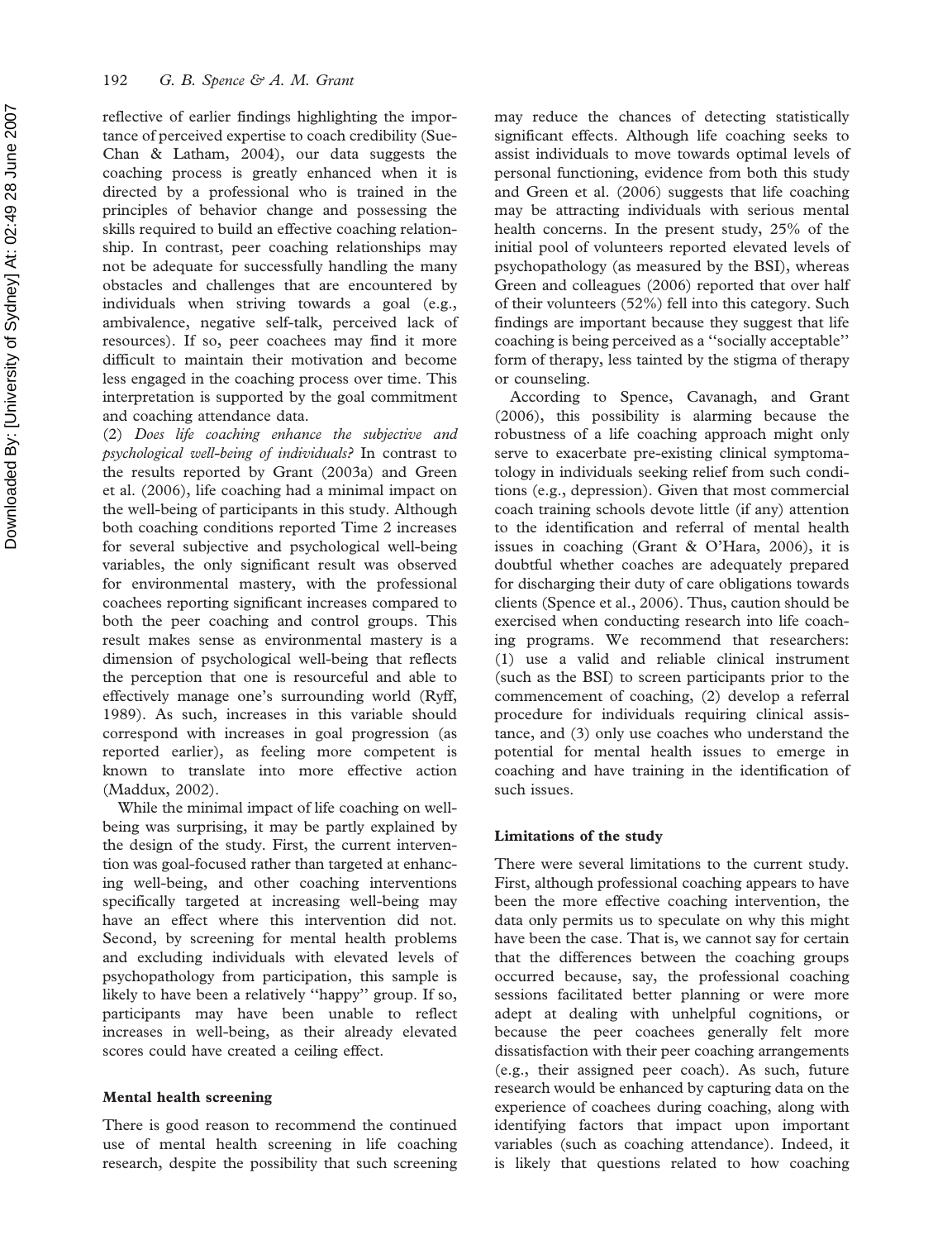has its positive effects and the factors that effect it (i.e., process research) will be of greater long term interest than studies merely demonstrating that coaching does have positive effects (i.e., outcome research) (Hersen, Michelson, & Bellack, 1984).

Second, as the goal progression data in this study was obtained using a self-report measure, it is possible that demand characteristics may have biased the results. That is, if inclusion in this study created an expectation amongst coachees that they ought to have made progress towards their goals, then this expectation might have resulted in over estimated post-coaching progression ratings. In order to remove this potential source of bias from future studies, more objective measures of goal striving would be required. One possible methodology, Goal Attainment Scaling (for a review see Kiresuk, Smith, & Cardillo, 1994), achieves greater objectivity by getting both the client and helper to agree on the client's level of goal attainment and specific goalattainment benchmarks prior to the commencement of coaching. In so doing, clients are often encouraged to substantiate attainment ratings by referring to diaries or other monitoring systems (Schlosser, 2004), an approach that could easily be adapted to a coaching context.

Finally, the CB-SF coaching methodology used in this study is more complex and lengthy compared to the standards of conventional social psychological research. For example, coachees were encouraged to set the agenda and their own goals for each coaching session. While this approach allowed coaches to spontaneously respond to the needs of each coachee, this feature of the design may make the study difficult to replicate because the intervention was not standardized (and there are likely to have been subtle variations in how coaches worked with coachees). More importantly, any claims made about the efficacy of CB-SF coaching from this study must be tempered, as it is not known how faithfully coaches adhered to that coaching model. For this reason, future researchers may wish to concentrate on developing more structured coaching programs that can be manualized and delivered in either an individual or group-based format. Such a program might be focused around a manual that outlines the CB-SFC approach, be introduced in a workshop format (similar to the one used in this study), followed by a series of weekly sessions that are themed (e.g., ''Week 2: Dealing with negative thoughts'') to allow coaching conversations to remain connected to the essential elements of the CB-SF coaching.

However, we argue that this limitation can also be considered to be relative strength of the study. First, the present study has brought a measure of realism to counter the frequently over-enthusiastic claims of

efficacy from the life coaching industry, and has shown that while life coaching can be effective in some areas of goal striving and well-being, it is no panacea. Second, the design of this study was chosen to accurately reflect a ''real world'' coaching engagement and as such was delivered to a community sample and conducted across a realistic timeframe (10 weeks). While we acknowledge that some standardization and simplification of these programs may be advantageous, we argue that there is a danger in taking coaching further ''into the laboratory''. That is, the quest for greater scientific rigor may lead coaching research to become overly ''sanitized'', yielding little of practical value to the field. As such, future researchers will need to carefully consider the often-competing demands of coaching research and practice.

### Conclusion

Interest in the development of evidence-based coaching practice is increasing and has recently been identified as important for the long-term sustainability of professional life coaching practice (Cavanagh, Grant, & Kemp, 2005). Not surprisingly this has been accompanied by calls for research. This exploratory study represents an early attempt to answer this call.

Consistent with previous findings (Grant, 2003a; Green et al., 2006), our results suggest that engaging with others in regular goal-directed conversations is a useful thing to do. This paper extends upon previous findings and has found that coaching outcomes appear to be enhanced when coaching is provided by professional coaches. More specifically, we found that the coachees of professional coaches attended more coaching sessions than peer coachees, reported greater goal progression and environmental mastery, and maintained commitment to their goals across the coaching period (compared to peer-group coachees and a control group). As such, it appears that the presence of a supportive person may be a necessary but insufficient condition for facilitating goal attainment, and that expertise is required to successfully guide the coaching process.

We propose that life coaching is indeed an appropriate area for scientific enquiry. With a solid theoretical and evidence-base, life coaching can emerge from the often sensationalistic shadow of the pop psychology movement and into the more considered realm of behavioral science. In time, evidence-based life coaching may well prove to be an effective means of facilitating personal goal attainment and enhancing well-being, helping make manifest the promise of an applied positive psychology.